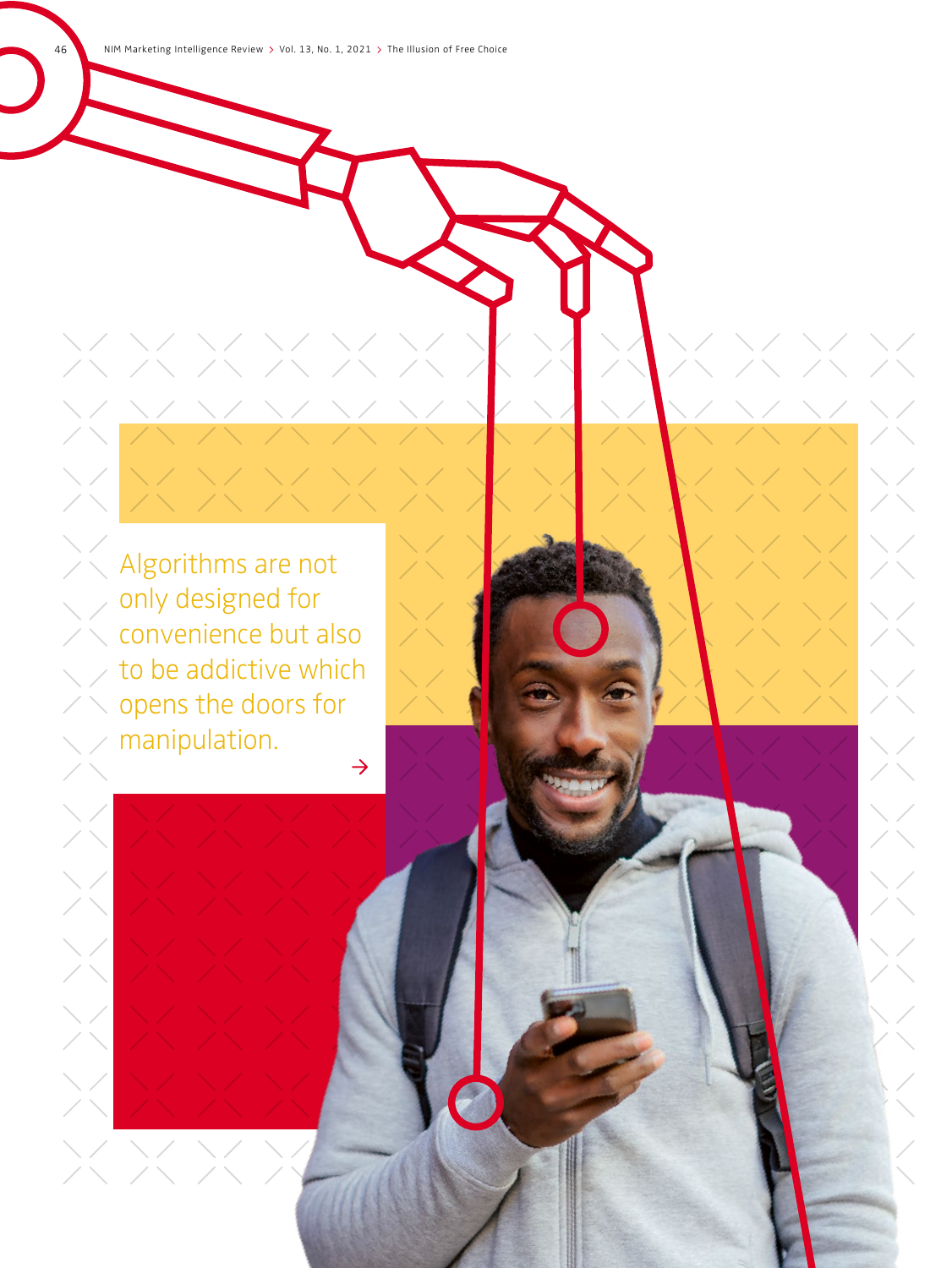# **The Illusion of Free Choice in the Age of Augmented Decisions**

Fabian Buder, Koen Pauwels, and Kairun Daikoku

### KEYWORDS

**Augmented Intelligence, Decision-Making, AI, Algorithms, Free Choice**

### THE AUTHORS

### **Fabian Buder**

Head of Future & Trends Research Nuremberg Institute for Market Decisions Nuremberg, Germany fabian.buder@nim.org

### **Koen Pauwels**

Distinguished Professor of Marketing Northeastern University Boston, MA, USA k.pauwels@northeastern.edu

### **Kairun Daikoku**

Journalist Nuremberg Institute for Market Decisions Nuremberg, Germany

**The Age of Digital Convenience**  $\times$  The age of digitalization has created new opportunities for individuals, organizations, local governments, and countries to cooperate and mutually benefit from each other. Technologies such as smartphones and mobile Internet have enabled global networks and extended opportunities for individual and collective engagement and cooperation. Further, tasks that formerly meant tedious, long-lasting work or that could not be accomplished at all have become possible and even trivial with the extensive use of constantly improving technologies. However, more convenience has led to a growing reliance on these types of technologies in human decisions. In the augmented world in which we live, a growing number of decisions are designed by smart technologies – with unforeseen consequences for individuals and societies. Augmented decision-making undermines the freedom of choice. This is the price we pay for convenience.

**Human Decision-Making in an Augmented World**  $\times$  The concept of augmentation or enhanced intelligence emphasizes cooperation between humans and machines, in contrast to the sometimes negatively evaluated concept of autonomous artificial intelligence (AI). While smart algorithms filter through data, identify patterns, and make recommendations, humans plan, think, and make the final decisions. Augmented intelligence is often considered as the future of decision-making for knowledge workers like doctors, managers, and pilots. However, in our everyday lives, examples of augmented decisions are already omnipresent. Who determines what you see in your social media newsfeed, which movies and series you watch, and which products you buy? And think about the first thing you do when you plan to travel to a new destination. Most likely, you are using the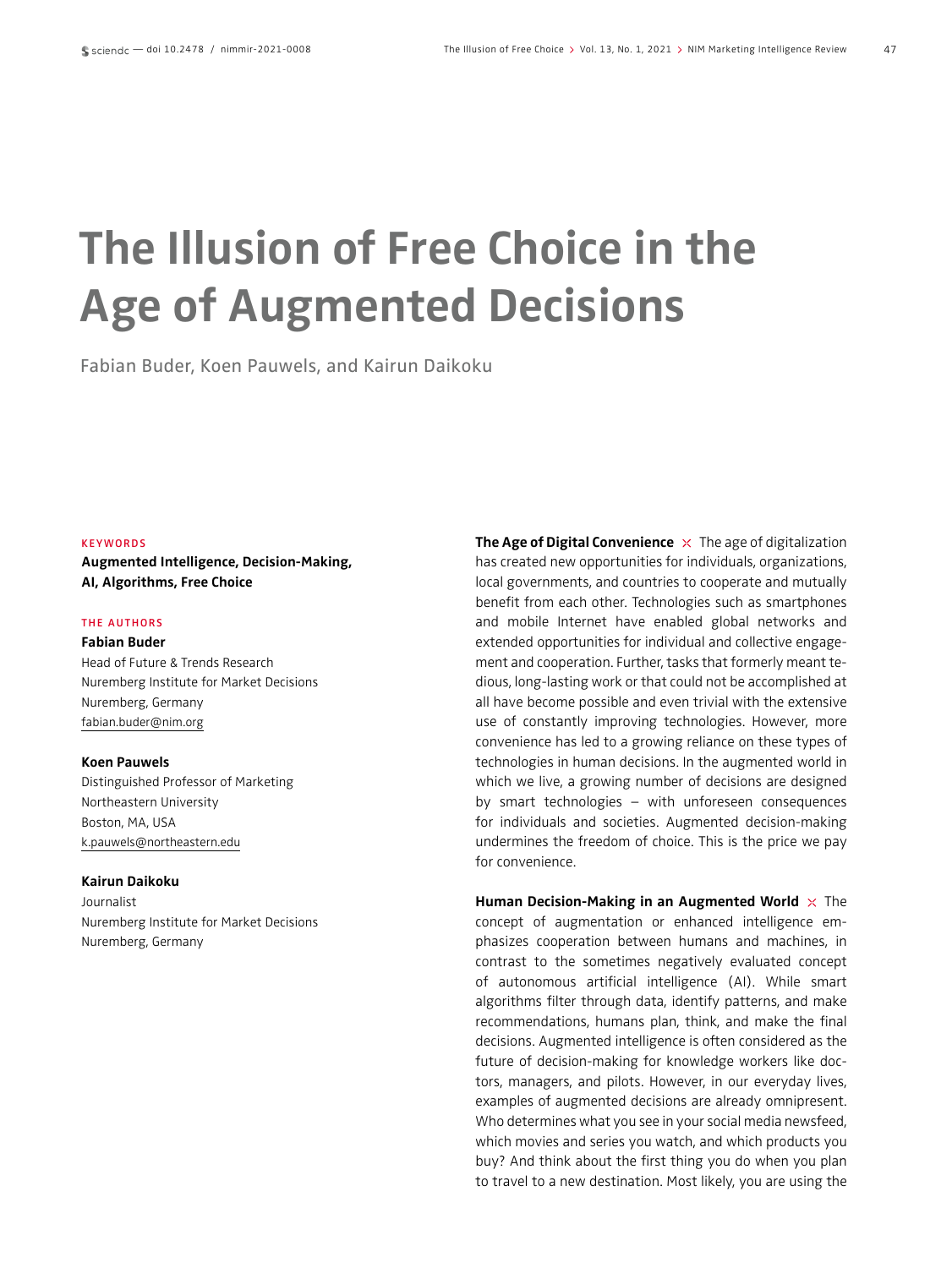### BOX 1

### The two sides of augmented decisions









- **Search engines** help users find what they need by filtering and sorting the online world. However, at the same time, search engine providers earn money by selling ads to businesses that nudge users to buy things that might not be optimal choices from the users' perspectives.
- **Price comparison portals** for all kinds of products and services allow users to find the lowest prices for products and services. However, they highlight offers or sort the results by default according to other criteria like commission optimization that may be more useful to the provider than to the customer.
- **Navigation apps** make it easy for users to find the places they want, from the best restaurants to shops and specific services. However, the information on the map is curated by the algorithm behind it. The first places users "find" on the map often have paid the provider for the placement. In addition, how do we know whether the routes we take are actually the best options and are not just maximizing the likelihood of walking past a shop that pays the app provider for more traffic?
- It is convenient when **streaming services** recommend movies we might like. But which criteria do they use? How do they, for instance, weigh their own productions compared to other content? What other considerations play a role when a movie or series is recommended?

map app on your smartphone and not a classic road map. Following the route that the app suggests is usually the most convenient option.

Augmentation provides clear benefits in decision-making processes: AI helps reduce information overload, filter relevant information, and limit an otherwise overwhelming abundance of choices. The algorithms behind the services create a convenient world, freeing humans for more enjoyable tasks than gathering information, framing options, and weighing alternatives for decisions. The recommendations and nudges of smart algorithms help humans to save time and still make choices that match their preferences. But this is only one side of the coin.

**The dark side of digital convenience**  $\times$  There is a darker and often invisible side of the coin as well.

> Loss of freedom of choice  $\times$  Augmented intelligence frees us from many chores, but it also limits free choice. We rely on our technologies, often unaware that we do no longer get the full picture but instead a reality that might be curated for a specific purpose. In such cases, freedom of choice becomes an illusion. Humans have become accustomed to "doing everything" on their smartphones, and this tendency is reinforced by the apps and services of organizations such as Facebook, Google, and Netflix. Tech companies use technology as a vehicle to construct individual subjective reality, the internal space that frames our decision-making. Most of the information that humans base their decision on is filtered and pre-sorted by algorithms, which use huge amounts of user data to produce highly individualized recommendations to nudge us towards certain options (see Box 1).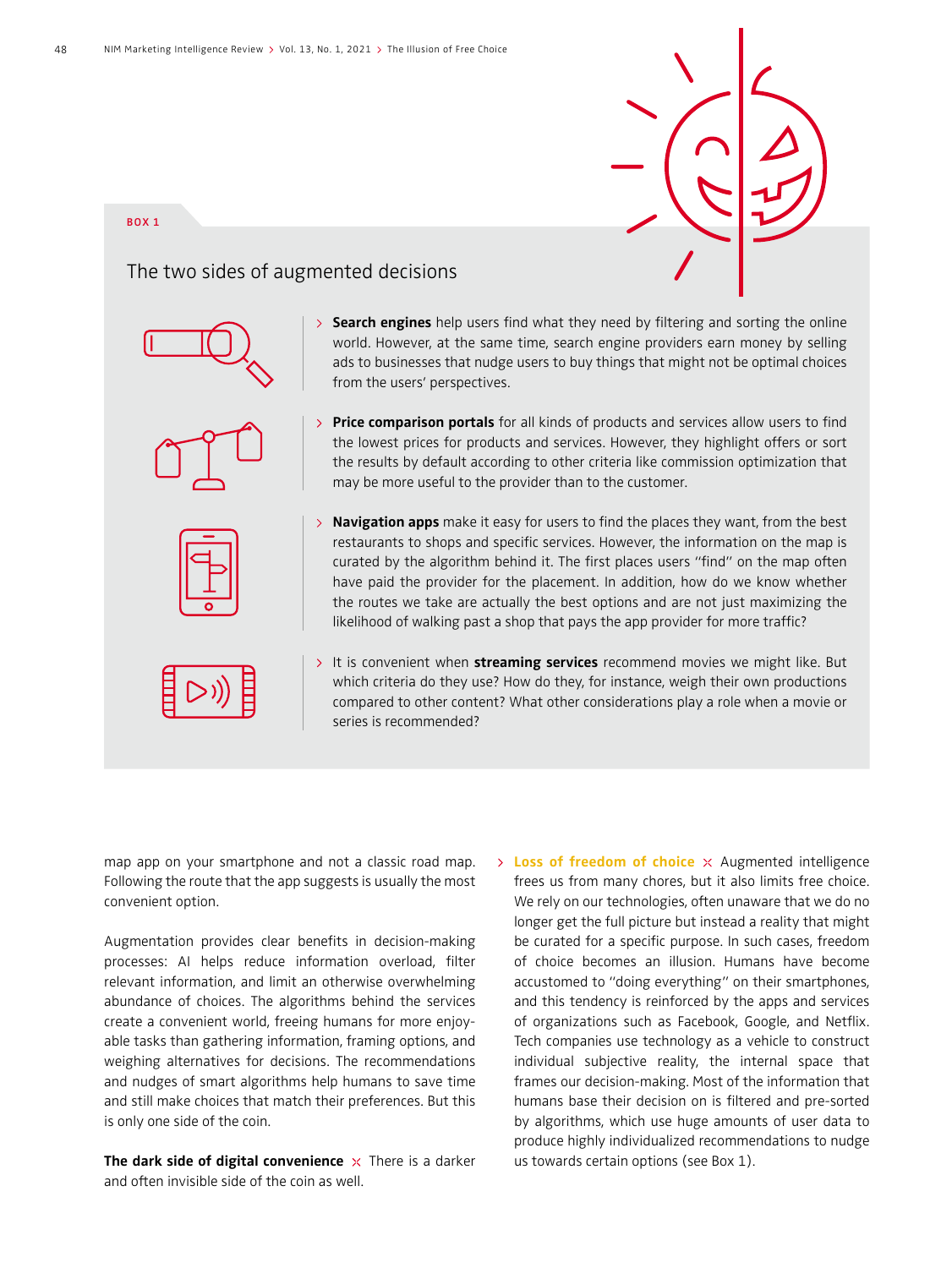## Whenever we opt for convenience, we should take into account its dark sides as well.

 $\overline{\ll}$ 

While such algorithms make our lives more convenient, they also fulfill various organizational objectives that users may not be aware of, and that may not be in their best interest. We do not know whether algorithms augmenting human decisions truly optimize the benefit to their users or rather the return on investment for a company. In other words, producing a positive user experience is often a means to an end, not an end in itself.

**Polarization of beliefs**  $\times$  A potential cause of harm to societies and democracies is the emergence of information bubbles, enabling and strengthening the polarization of beliefs. Biased outcomes shape our identities, our view of the world, our social relationships, and most importantly, the decisions we make. For instance, YouTube alone accumulates in total more than one billion hours of watchtime a day, and 70% of this time comes from watching recommended videos. Smart algorithms instantaneously and simultaneously recommend millions of videos to its users. At the same time, they test how to best retain user attention. Once a user continues to view another video, the recommendation was successful, and the algorithm has controlled the user's decision-making process. Under these carefully designed circumstances, humans may lose the ability to consciously choose between freely exploring or stopping to explore the content on the platform. Free choice is competing against smart algorithms that track and use individual preferences, while the user cannot control or does not fully understand the purpose and functionality of these algorithms. If such an algorithm learns that conspiracy videos are optimizing user attention, it may continue to recommend such videos until even radical conspiracy theories become a kind of shared reality for users. What they consume affects how the users think and behave. Even though users decide what they watch, YouTube's algorithms, and also Facebook's and Twitter's, have a large influence on what content – and what ideas and opinions – get amplified or silenced.



**Addiction and manipulation**  $\times$  As we have become accustomed to the quick, entertaining, and convenient services offered by digital platforms, we have also adopted a practice of unintentionally fueling the process. We allow the collection of huge amounts of personal data that is used to personalize the user experience of digital platforms. From an individual perspective, this may seem innocuous. Being nudged by an algorithm to pay too much for insurance or to occasionally buy a rather unnecessary product may seem to be a fair price for the convenience of the digital services. However, from a holistic perspective, it seems more harmful, and the consequences go way beyond creepy personalized ads. The main purpose of new technologies is no longer enabling engagement, growth, and connection but instead is capturing and retaining user attention for monetization and profit maximization. To reach these goals, algorithms are not only designed for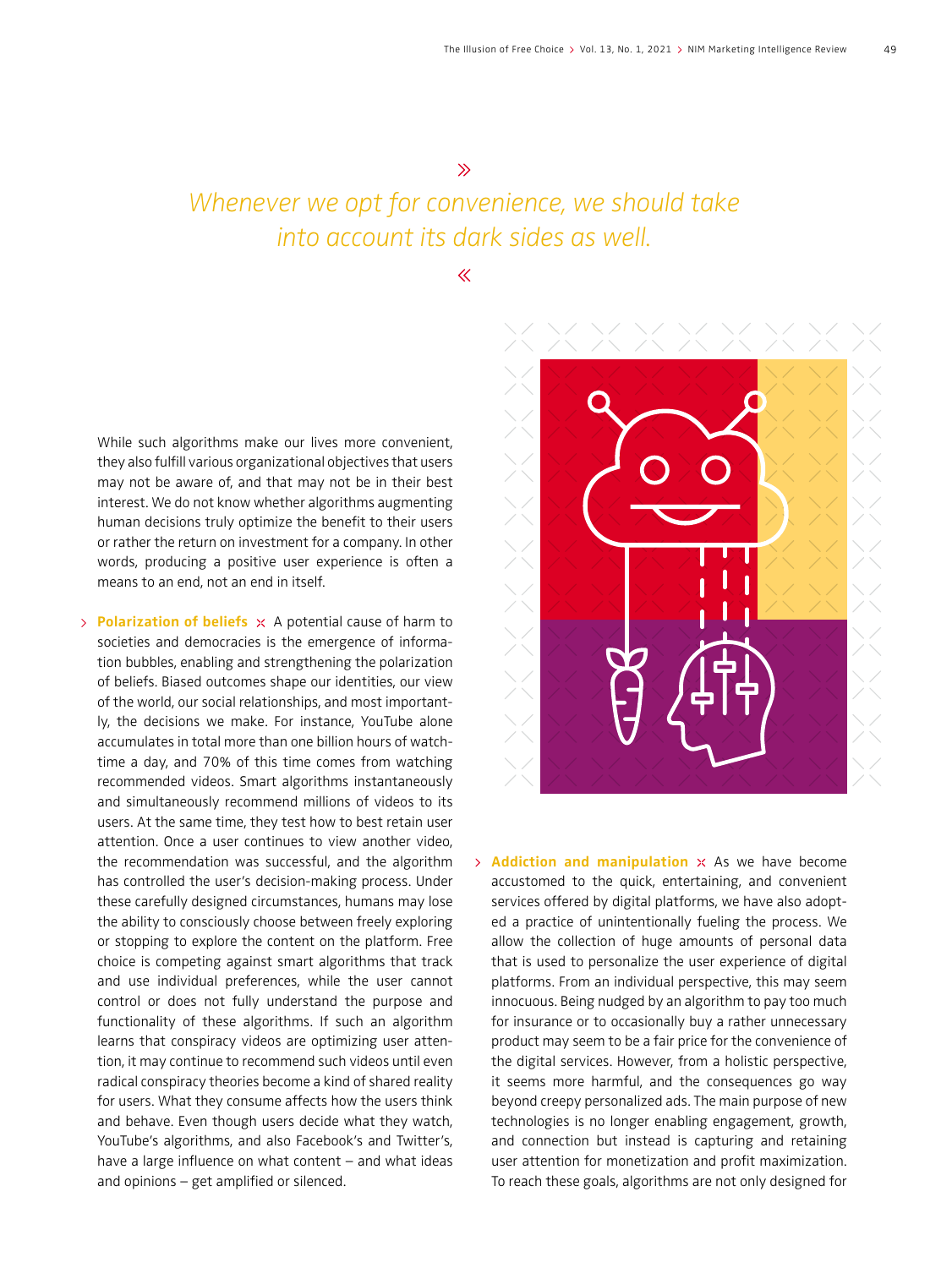$\gg$ 

Augmented intelligence fueled with personal user data has created a world of convenience, and in exchange, humans have sacrificed freedom of choice.

 $\ll$